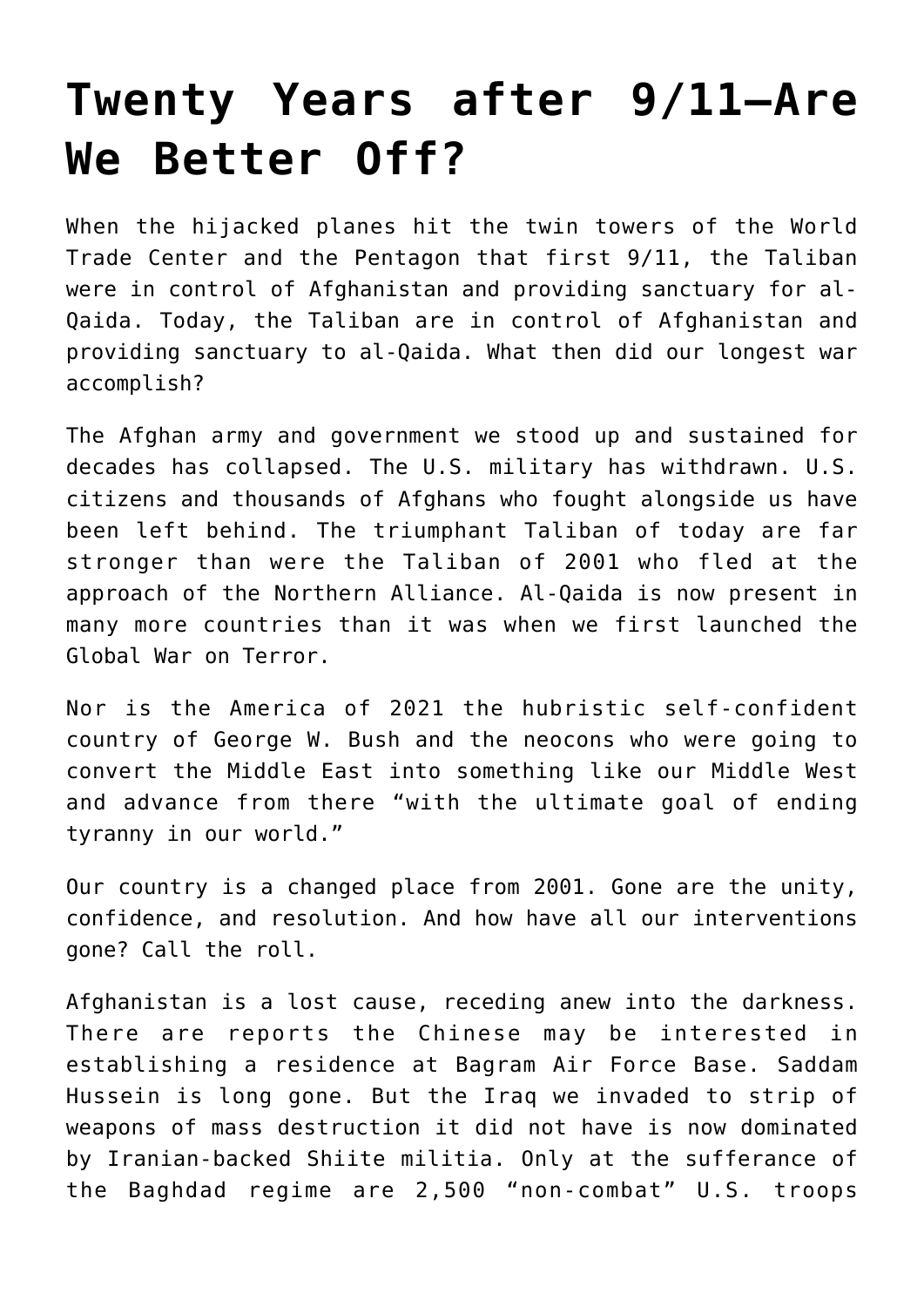permitted to hang on.

Syria, where we intervened to support anti-Assad rebels—and retain 900 U.S. troops—is a human rights hellhole. Bashar Hafez al-Assad is victorious in his civil war thanks to Russian, Iranian, and Hezbollah intervention on his behalf. The million Syrian refugees who fled west during that civil war have helped to turn Lebanon into a failed state.

In Libya, where Barack Obama's air attacks helped bring down the regime of Col. Moammar Gadhafi, Russians, Turks and Egyptians battle for control. The Americans are nowhere to be found. Despite our support for Saudi air strikes that turned Yemen into a second humanitarian disaster, Houthi rebels still control the north of the country and the capital, Sanaa.

Looking back at the half dozen Mideast wars in which we have engaged since that first 9/11, where are we better off now than we were then? Al-Qaida, ISIS, Boko Haram, and their variants have established a presence in Arab, Asian, and African countries far beyond Afghanistan.

Looking forward, where do we Americans go from here? How do we sustain all the commitments that have bled and drained us for 20 years, when our adversaries and enemies appear to be growing stronger, while our own claim to being the world's last superpower is increasingly subject to challenge?

Like Donald Trump before him, Joe Biden appears to be giving up on nation building, pulling our troops out of the Middle East, staying out of its future wars, and addressing the challenges of Russia and China.

But how long can we defend a Europe that refuses to defend itself from a Russia that is stronger and more assertive than it was two decades ago, when Vladimir Putin succeeded the feckless Boris Yeltsin? In the Arctic, Baltic, Belarus, Ukraine, and the Black Sea, Putin is more assertive and Russia less intimidated than it was in 2001.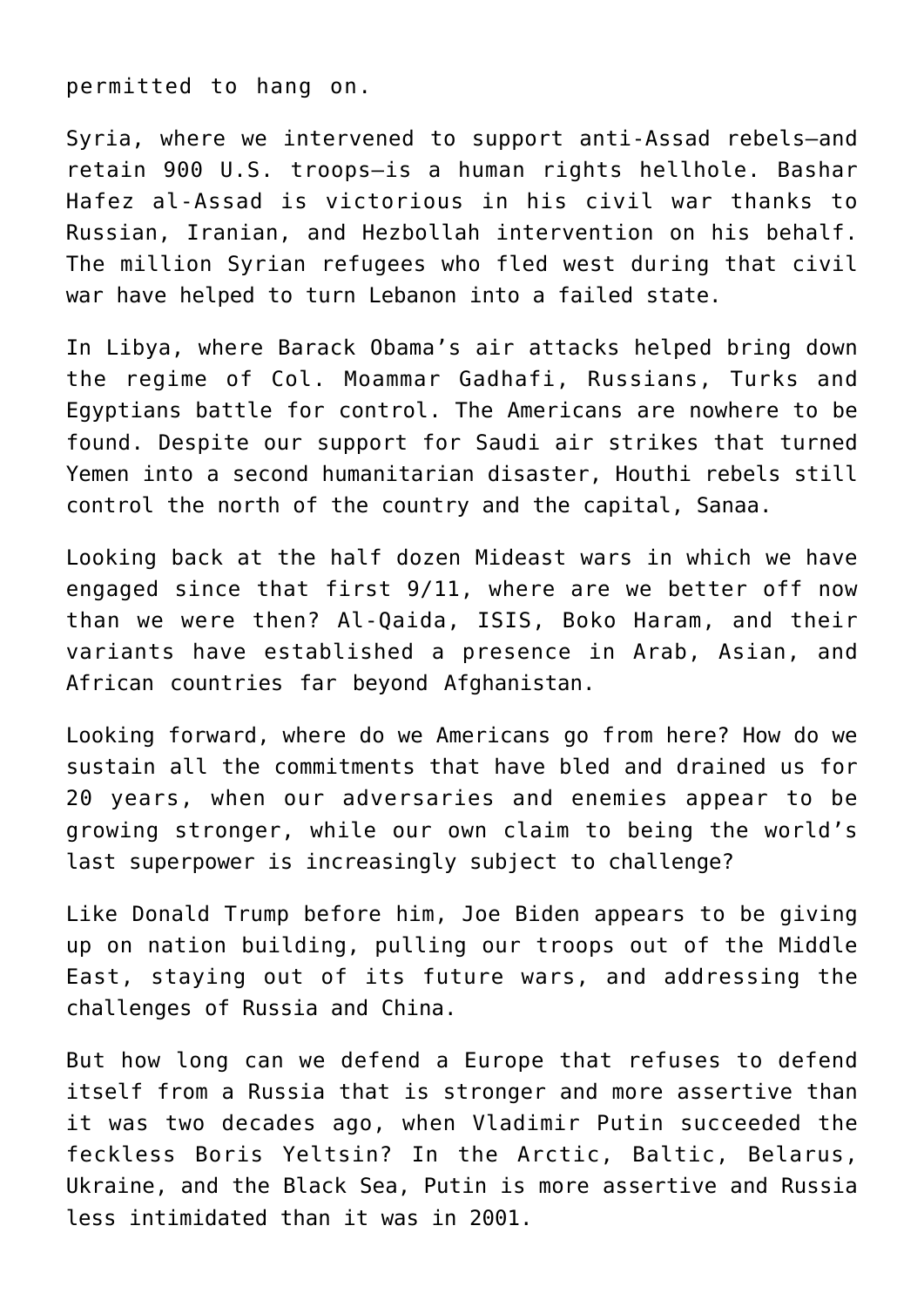Only one in three NATO countries meets the commitment to spend 2 percent of GDP on defense, as Europeans today identify immigration as the major threat to the continent.

Among the malingerers is the Germany of Angela Merkel, retiring chancellor who approved the Nord Stream II pipeline that will soon double Germany's dependence on Russia for natural gas.

How long can the U.S. sustain its new policy of containment of Xi Jinping's China? How long can we contain China's expansion in the South and East China Sea at the expense of the Philippines, Japan, and Taiwan?

In the year 2000, China's economy was smaller than Italy's. Today, it is a peer-competitor of the United States, with four times our population. Beijing manufactures more than we do, has a growth rate that has exceeded ours for decades, and runs an annual trillion-dollar trade surplus with us in produced goods. And the China of 2021 is more aggressive and confrontational than was the China of Y2K.

How long can we keep 30,000 troops in South Korea and remain responsible for deterring Kim Jong Un's North Korea from attacking the South?

In relative terms, America is not so dominant a power as it was 20 years ago, while her adversaries seem stronger and more united. Our most powerful rival, Xi Jinping's China, seems belligerent and bellicose compared with the China we brought into the World Trade Organization.

Looking back, and looking ahead, the trend line is not good.

COPYRIGHT 2021 CREATORS.COM

*Dear Readers,*

—